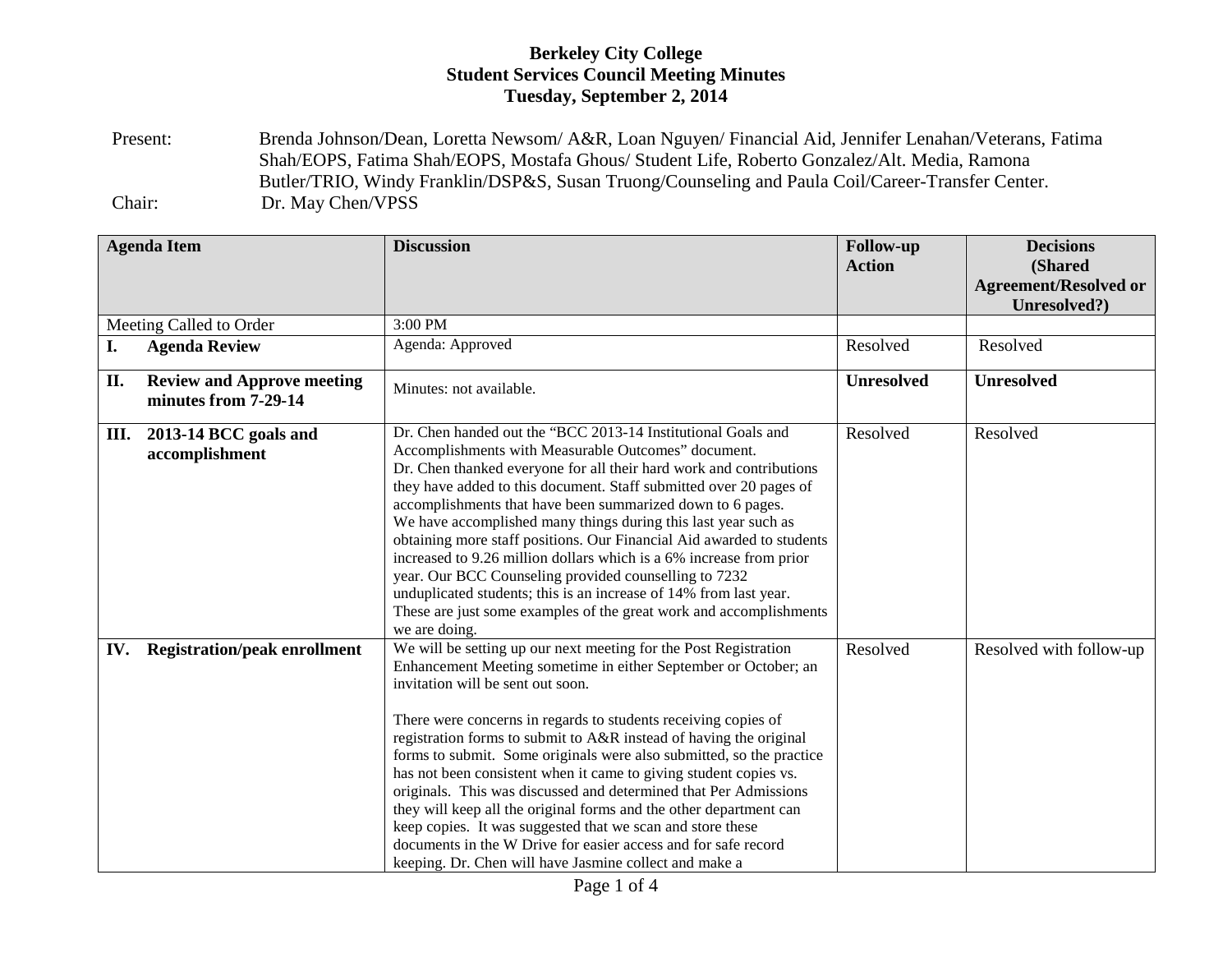|                  | $10$ csuay, ocpicinoci $2$ , $2017$                                                                                                                                                                                                                                                                                       |          |                                              |
|------------------|---------------------------------------------------------------------------------------------------------------------------------------------------------------------------------------------------------------------------------------------------------------------------------------------------------------------------|----------|----------------------------------------------|
|                  | comprehensive list for all forms and which ones we keep and which<br>ones we keep on campus.                                                                                                                                                                                                                              |          |                                              |
|                  | It was mentioned that there be a system that allows students to Check<br>in via computer for the counseling drop-in/appointments. This is<br>being discussed at the District via a district-wide SARS Committee.                                                                                                          |          |                                              |
|                  | Dr. Chen would like us to publish our daily office schedule to ensure<br>each office is fully covered and with a back-up plan. Not only do we<br>want to do this during the peak periods but continually throughout the<br>year.                                                                                          |          |                                              |
| Membership<br>V. | A year after Dr. Chen's arrival here at BCC, she asked from the<br>faculty & classified senates for council membership<br>recommendations. The intention was to have voices from the other<br>divisions on campus. Since this council makes recommendations that<br>in turn will be forwarded to the Education Committee. | Resolved | Resolved with change in<br>meeting structure |
|                  | The Senate President, Roberto Gonzales, asked about in our previous<br>council meetings Dr. Chen wanted to have two different types of<br>meetings that would still involve holding two meetings a month but<br>with one for the Student Services Council and the other a Student<br>Services Staff meeting.              |          |                                              |
|                  | Dr. Chen mentioned that we also have the Registration Enhancement<br>Meeting 4 times a year (twice per semester: Pre & Post registration<br>meetings) that includes the office of instruction and the business<br>office. After discussing the options with the group present here is the<br>plan:                        |          |                                              |
|                  | We will turn one of our bi-monthly meetings into the Student<br>Services Council meetings will consist of leads and/or designees<br>from student services, Instruction, Academic Senate, Classified<br>Senate and an ASBCC Representative. The other meeting will be for<br>our Student Services Staff meeting.           |          |                                              |
|                  | The Student Services Council meeting minutes will not be posted on<br>the student services staff meeting website. Whose minutes will be<br>posted on a separate web page.                                                                                                                                                 |          |                                              |
|                  | We will begin this change starting in October. The first meeting<br>October will be the Student Services Council meeting and the second<br>meeting in October will be the Student Services Staff meeting. May                                                                                                             |          |                                              |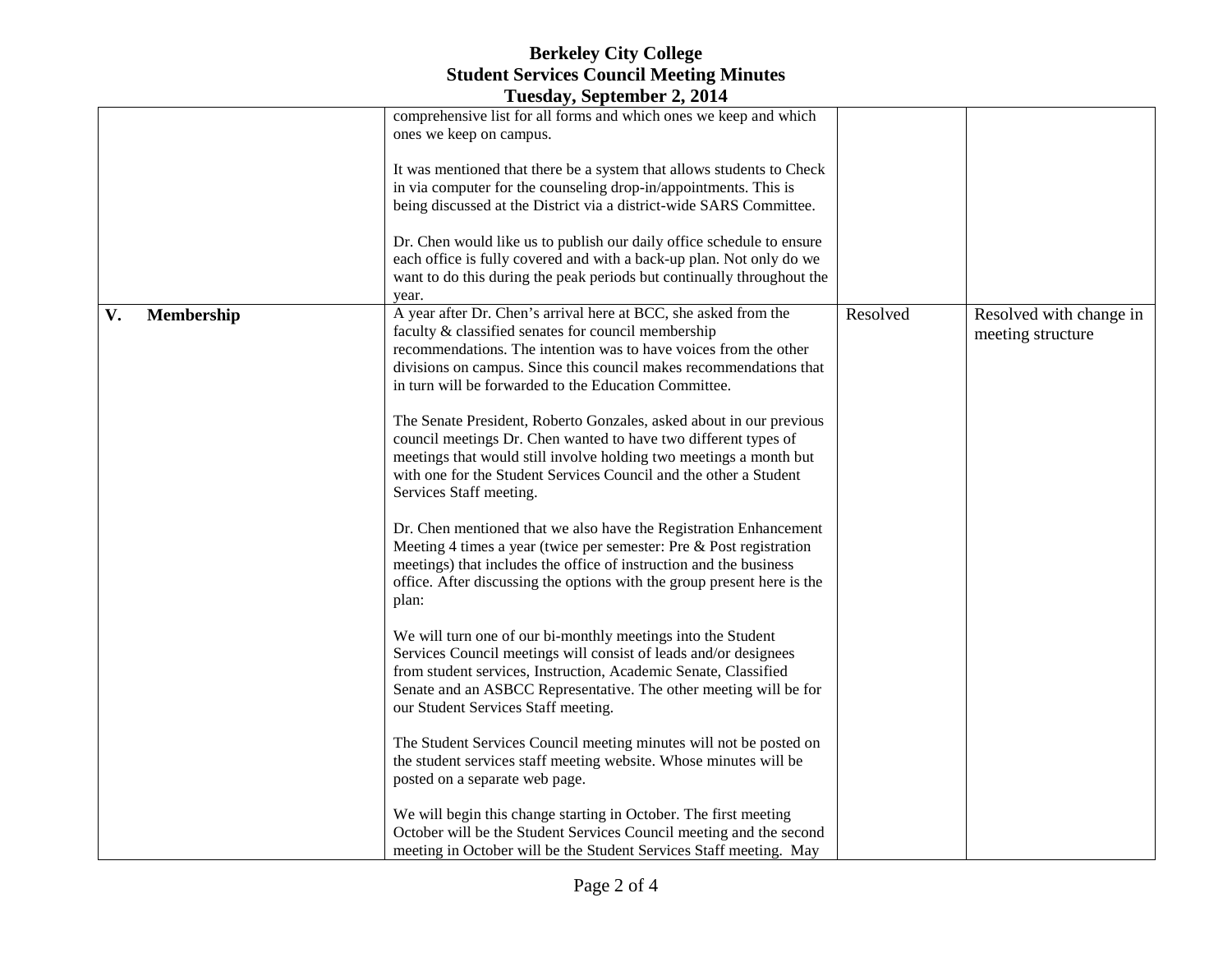| $10$ ucsuay, or pictured $2, 201$        |                                                                                                                                                                                                                                                                                                                                                                                                                                                                                                                                                                                                                                                                                                                                                     |          |                      |  |  |  |
|------------------------------------------|-----------------------------------------------------------------------------------------------------------------------------------------------------------------------------------------------------------------------------------------------------------------------------------------------------------------------------------------------------------------------------------------------------------------------------------------------------------------------------------------------------------------------------------------------------------------------------------------------------------------------------------------------------------------------------------------------------------------------------------------------------|----------|----------------------|--|--|--|
|                                          | will update the shared governance manual with this change.                                                                                                                                                                                                                                                                                                                                                                                                                                                                                                                                                                                                                                                                                          |          |                      |  |  |  |
|                                          |                                                                                                                                                                                                                                                                                                                                                                                                                                                                                                                                                                                                                                                                                                                                                     |          |                      |  |  |  |
| <b>Student Equity Plan Update</b><br>VI. | An invitation was sent out to staff to attend the student equity<br>planning meetings. We last updated our student equity plan in 2008 at<br>had a board presentation 2012. The Student Equity Plan looks at data,<br>so we will need to examine data and look at where we stand with<br>providing equitable services to our students and that we are<br>representing the community that we serve. This report is due to the<br>State Chancellor's office November 21 <sup>st</sup> with Board Approval. So we<br>roughly have 6 weeks to plan this. Brenda just sent the agenda out for<br>the next meeting which is taking place tomorrow 9/3/14 at 10:30am<br>in 451A/B. Please also check the BCC Events calendar for all the<br>meeting dates. | Resolved | Resolved in progress |  |  |  |
|                                          | The State requires all the Colleges to have these three plans<br>coordinate and complement each other such as the Basic Skills<br>Initiative Plan, Student Equity Plan and the SSSP Plan. At this<br>moment the SSSP fund is extremely rigid and is only available to<br>fund the core services such assessment, orientation, Counseling,<br>SEP's and follow-up with the at risk students. SSSP asks for a 2 to 1<br>match, so if we receive \$500k the college needs to identify 1 million<br>that is also devoted to those core services.                                                                                                                                                                                                        |          |                      |  |  |  |
|                                          | Several staff from BCC went to a Student Equity Conference back in<br>May. There were many topics discussed such as how to close the<br>gaps, hiring staff from the underrepresented groups so that they will<br>be functioning as role models for our students, other supporting<br>services for students, redefining what student success actually means<br>and how to support students and intervene early to help keep them on<br>track.                                                                                                                                                                                                                                                                                                        |          |                      |  |  |  |
| <b>VII.</b> Area Reports                 | DSP&S/Roberto Gonzalez: Concern with the beginning of the<br>fiscal year budget loaded with not being able to pay invoices, order<br>supplies, etc. The only funds loaded currently are the salaries. They<br>are in a similar situation that also happened in the previous years with<br>the same vendor with not being able to pay them on time which in<br>turn creates a hold on the account.<br>Camus Life/Mostafa Ghous: Working with Dean Barreiro/Facility<br>Committee in regards to the South Campus being within ADA<br>Compliance. Windy Franklin, DSPS Coordinator/Counselor, sent an<br>ADA checklist to Brenda Johnson our ADA Coordinator. Brenda<br>recommended that Mostafa talk to Shirley Slaughter. Photo ID                   |          |                      |  |  |  |